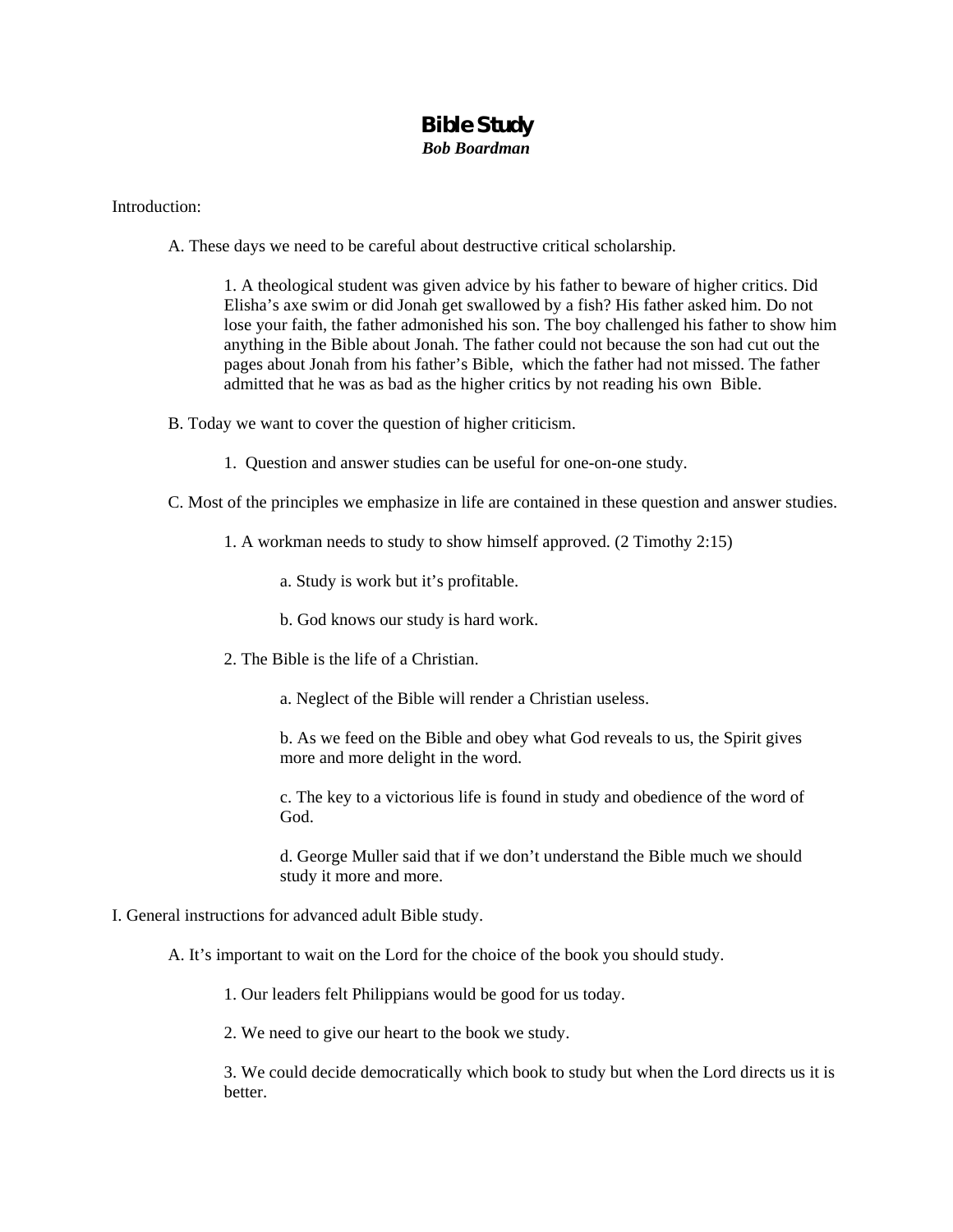- B. Improve on each blank that we fill in your worksheet.
	- 1. Do all of your work right on the blank except the outline and title.
	- 2. Make it look presentable.
- C. Be flexible.
	- 1. Have a sanctified imagination as we work on each blank.
	- 2. If explanations cause us to bet bogged down let's use some creativity.
	- 3. We need to have an open-hearted attitude.
	- 4. Let's not get into a mental rut.
	- 5. Originality is crucial in good Bible study.
- D. We want to reap if possible.
- E. Don't cheapen Bible study with slang words.
	- 1. We had a man lately say we should perspire to follow Christ.
	- 2. I questioned what he meant by that.
	- 3. At least he didn't say "sweat."
	- 4. He was sincere but it conjures up non-spiritual images in one's head.
	- 5. Let's not use embarrassing language.
- II. The order of Bible study.
	- A. Deal with cross references.
		- 1. List all similar verses so that you can come back to your topic easily.
		- 2. Get your cross references from memory and from concordances.
	- B. Cross reference the source of the verse, not just the word.
	- C. Get two translations of the same text to compare versions.
	- D. The Gospels require more cross referencing than other parts of the Bible.
- IV. Problems in Bible study.
	- A. I call problems questions.
	- B. Try to get one question for every verse.